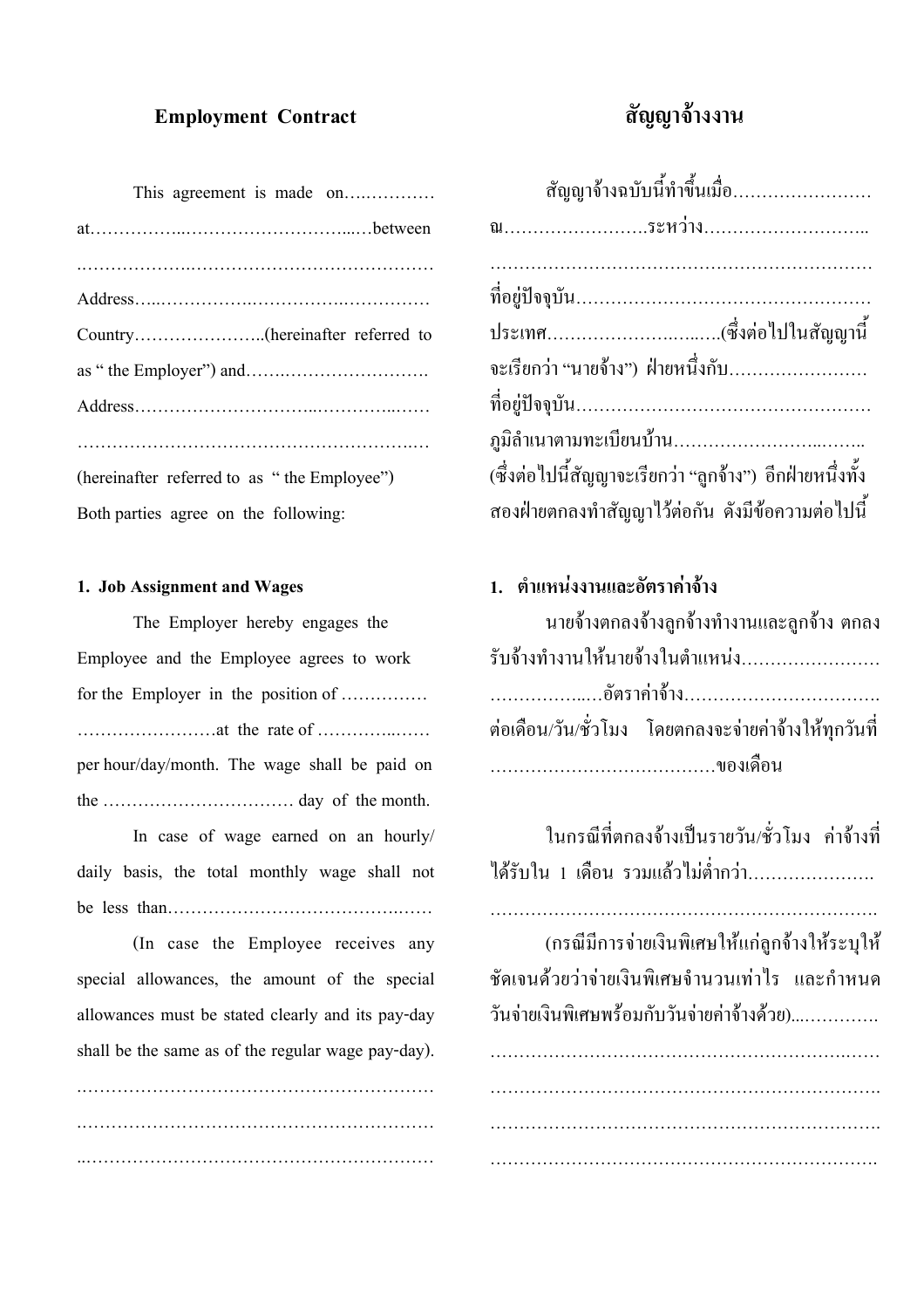### **2. Duration of Contract and Work Site**

The duration of the contract is for………. month/year(s) starting on the day of the Employee's arrival in (country) ………..……….... and the work site is at……………………………..

This contract shall be extended upon mutual agreement between the Employer and the Employee.

### **3. Probation Period**

In conformity with the local labour law, the Employee shall work on probation for a period of………..days (according to local labour law), starting from the first day of work.

If the Employer should find during the probation period that the Employee is not qualified for the job assigned, the Employer may either offer the Employee the other appropriate job or position with the consent of the Employee, or cancel the contract and repatriate the Employee to the domicile in Thailand.

### **4. Working Hours**

The working hour shall not exceed ……..… hours per day in 6 days per week.

# **2. ระยะเวลาการจางและสถานที่ทํางาน**

| ระยะเวลาการจ้างมีกำหนดปี/เดือน            |  |
|-------------------------------------------|--|
| เริ่มตั้งแต่วันที่ถูกจ้างเดินทางถึงประเทศ |  |
|                                           |  |
|                                           |  |
| การต่อระยะเวลาของสัญญานี้สามารถจะทำได้    |  |
| โดยการตกลงของทั้งสองฝ่าย                  |  |

## **3. ระยะเวลาการทดลองงาน**

ระยะเวลาทดลองงานจะมีกําหนด………….วัน (ตามกฎหมายแรงงานท้องถิ่นของแต่ละประเทศ) นับตั้งแต่ י<br>ו วันที่ลูกจ างเริ่มทํางาน 

ในระหว่างการทดลองงาน หากนายจ้างพิจารณา แล้วเห็นว่าลูกจ้างไม่เหมาะสมกับงาน นายจ้างมีสิทธิ์ที่  $\overline{\phantom{a}}$ ็  $\overline{a}$ จะเปลี่ยนตำแหน่งงานหรือหน้าที่ที่เหมาะสม และโดย  $\overline{a}$ ความยินยอมของลูกจ าง หรือบอกเลิกสัญญานี้และสงตัว ֖֖֚֚֚֚֚֚֚֚֚֡֝֝<br>֧֖֖֧ׅ֖֧ׅ֖֧֪֪֪֪֪֪ׅ֦֖֧֪֪֪֪֪֪֪֪֪֪֪֪֪֪֪֪֪֪֪֪֪֪֪֪֪֪֪ׅ֦֚֚֚֚֚֚֚֚֚֚֚֚֚֚֚֚֚֚֚֚֚֚֝֝֝֝֝֝ ลูกจ างกลับยังภูมิลําเนาเดิมได 

# **4. ชั่วโมงการทํางาน**

ชั่วโมงทำงานปกติไม่เกิน…………………… ชั่วโมงตอวัน และใน 1 สัปดาหทํางาน 6 วัน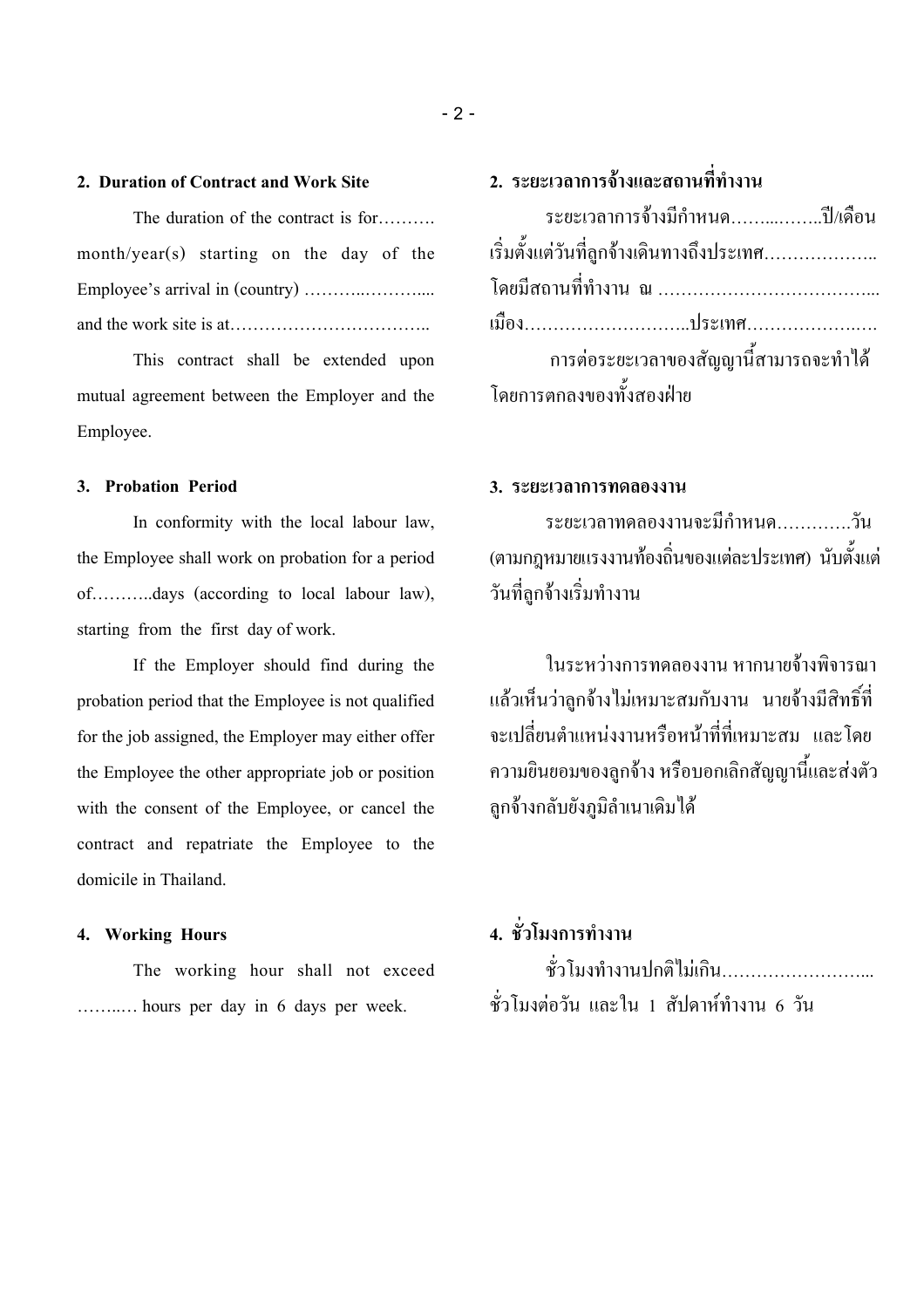**5. Holiday and Leave**

5.1 The Employer shall arrange for the Employee…………………………day(s) off weekly with regular pay.

5.2 The Employer shall arrange for the Employee public holidays with pay for………days per year.

5.3 The Employee shall be entitled to annual leave of ……………...days with pay when completing one year employment.

#### **6. Overtime and Holiday Payment**

6.1 If the Employee works more than the usual hours on the regular work day, the Employee shall be paid extra for overtime by the Employer at the rate of………………….. per hour (not less than the minimum rate prescribed by the local labour law).

6.2 If the Employee works on holidays, the Employee shall be paid extra for overtime by the Employer at the rate of…………….. per hour/day (not less than the minimum rate prescribed by the local labour law).

#### **7. Food**

The Employer shall provide the Employee three meals a day free of charge or food allowance of……………per day/month.

# **5. วันหยุด**

5.1 นายจ้างต้องจัดให้ลูกจ้างมีวันหยุดประจำ  $\overline{a}$  $\overline{a}$  $\overline{a}$ สัปดาห์โดยใด้รับค่าจ้างสัปดาห์ละ……………… วัน

5.2 นายจ้างต้องจัดให้ลูกจ้างมีวันหยุดตาม  $\overline{a}$  $\overline{a}$  $\overline{a}$ ประเพณีท องถิ่นโดยได รับคาจ างปละ………………วัน  $\overline{a}$ 

5.3 เมื่อลูกจ้างทำงานครบ 1 ปี นายจ้างตกลง จัดให้ลูกจ้างหยุดพักผ่อนประจำปี โดยใด้รับค่าจ้างเป็น<br>เวลา………………………วัน  $\overline{a}$ 

# **6. คาลวงเวลาและคาจางในวันหยุด**

6.1 ถ้านายจ้างให้ลูกจ้างทำงานเกินเวลาทำงาน  $\overline{\phantom{a}}$  $\overline{\phantom{a}}$ ปกติ นายจ้างต้องจ่ายค่าล่วงเวลาให้ลูกจ้างในอัตรา......  $\ddot{\phantom{a}}$ ……………….…..(ไมน อยกวาอัตราที่กฎหมายแรงงาน  $\ddot{\phantom{a}}$ ท องถิ่นกําหนด)  $\overline{a}$ 

6.2 ถ้านายจ้างให้ลูกจ้างทำงานในวันหยุดนายจ้าง  $\ddot{\text{}}$  ต้องจ่ายค่าจ้างในวันหยุดให้ลูกจ้างในอัตรา……………  $\ddot{\phantom{a}}$ (ไม่น้อยกว่าอัตราที่กฎหมายแรงงานท้องถิ่นกำหนด)  $\overline{a}$  $\overline{a}$ 

#### **7. อาหาร**

นายจ างตกลงจัดอาหารให ลูกจ างทุกวัน วันละ  $\overline{a}$  $\overline{a}$ 3 มื้อ โดยใม่กิดมูลค่าหรือจ่ายค่าอาหารให้ลูกจ้างเป็น เงินสดในอัตรา……………..……………..ตอวัน/เดือน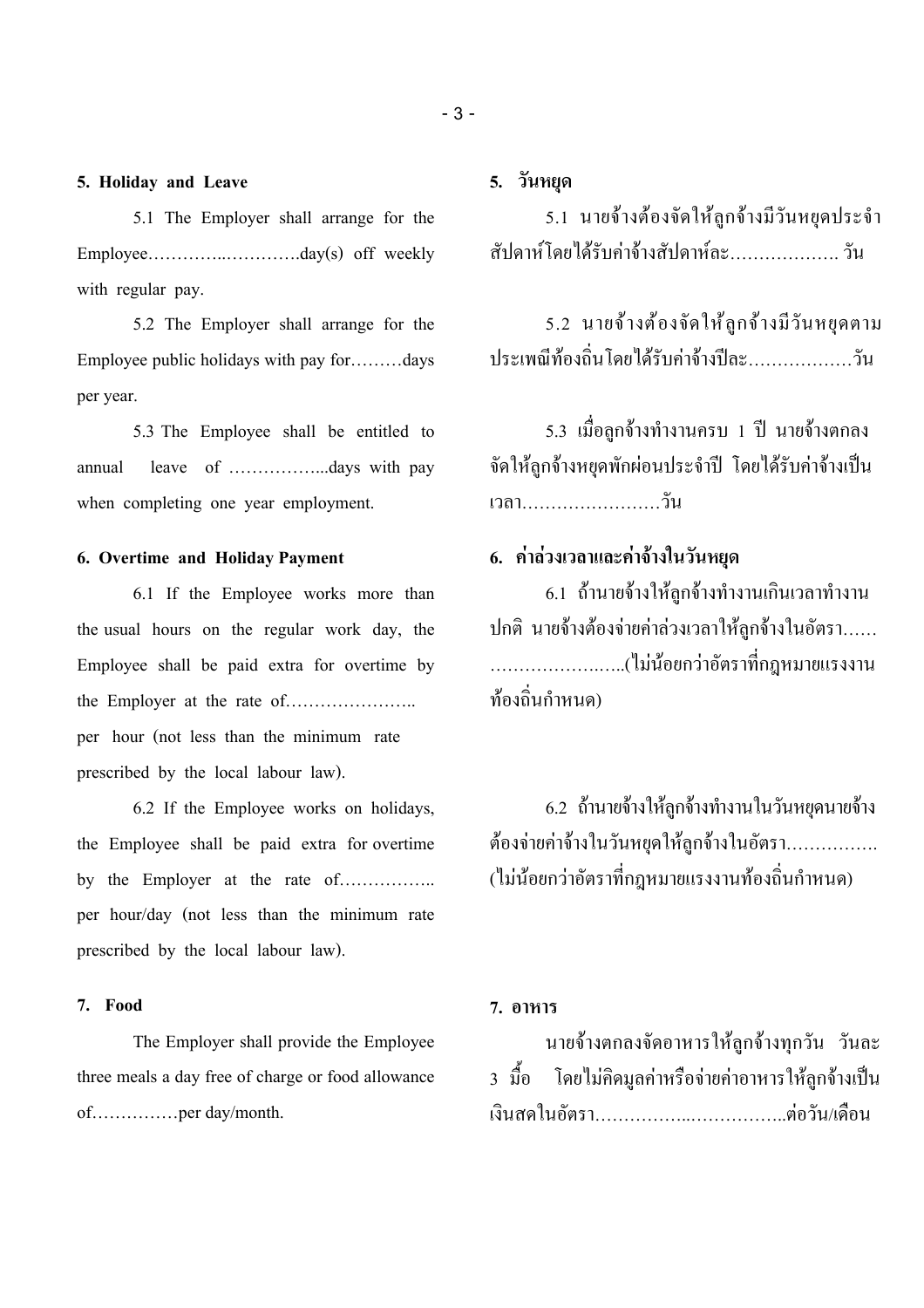#### **8. Accommodation**

The Employer shall provide the Employee with safe and hygenic accommodation free of charge during the term of the contract.

#### **9. Medical Treatment**

In the event of the Employee's accident caused by work or any case of illness during the period of the contract, the Employer shall pay for or provide all necessary medical treatment free of charge to the Employee, and in the meantime, the Employer shall pay for regular wage and compensation to the Employee on terms not less than required by the local labour law.

In the event of death of the Employee, the Employer shall bear all expenses incurred in repatriating the Employee's corpse and his belongings to his domicile in Thailand.

#### **10. Travel and Transportation**

The Employer shall pay for the cost of travel of …………………………..from Thailand to …………….………….as well as arrange for the Employee's transportation to the Employee's residence. The Employer shall also pay for the cost of the return travel of ……………..………… to Thailand in all cases, except that the Employee is at fault or terminates the contract.

# **8. ที่พัก**

นายจ างตกลงจัดที่พักอาศัยที่ปลอดภัยและถูก ֖֖֚֚֚֚֚֚֚֚֚֡֝֝<br>֧֖֖֧ׅ֖֧ׅ֖֧֪֪֪֪֪֪ׅ֦֖֧֪֪֪֪֪֪֪֪֪֪֪֪֪֪֪֪֪֪֪֪֪֪֪֪֪֪֪ׅ֦֚֚֚֚֚֚֚֚֚֚֚֚֚֚֚֚֚֚֚֚֚֚֝֝֝֝֝֝ สุขลักษณะให แกลูกจ าง โดยไมคิดมูลคาตลอดระยะ  $\overline{\phantom{a}}$ เวลา ตามสัญญานี้

## **9. คารักษาพยาบาล**

นายจ างตกลงจัดให มีหรือจายคารักษาพยาบาล  $\overline{a}$ แกลูกจ างตลอดระยะเวลาของสัญญา ทั้งในกรณี ประสบอันตรายเนื่องจากการทำงาน และกรณีเจ็บป่วย อื่นตลอดจนจ่ายค่าจ้างระหว่างพักรักษาตัวและค่า  $\overline{\phantom{a}}$ ทดแทนตามกฎหมายแรงงานท องถิ่น 

ในกรณีที่ลูกจ้างเสียชีวิตและต้องนำศพกลับ  $\ddot{\phantom{a}}$ ประเทศไทย ให้นายจ้างรับผิดชอบค่าใช้จ่ายในการ  $\overline{\phantom{a}}$ ส่งศพและทรัพย์สินต่าง ๆ ของลูกจ้างกลับภูมิลำเนา  $\overline{\phantom{a}}$ 

# **10. คาเดินทาง**

| นายจ้างตกลงเป็นผู้จ่ายค่าโดยสาร                     |
|-----------------------------------------------------|
|                                                     |
| จัดพาหนะรับส่งลูกจ้างจนถึงที่พัก และจ่ายค่าโดยสาร   |
|                                                     |
| ี ลูกจ้างทุกกรณี ยกเว้นกรณีที่เป็นความผิดของลูกจ้าง |
| หรือถูกจ้างบอกเลิกสัญญา                             |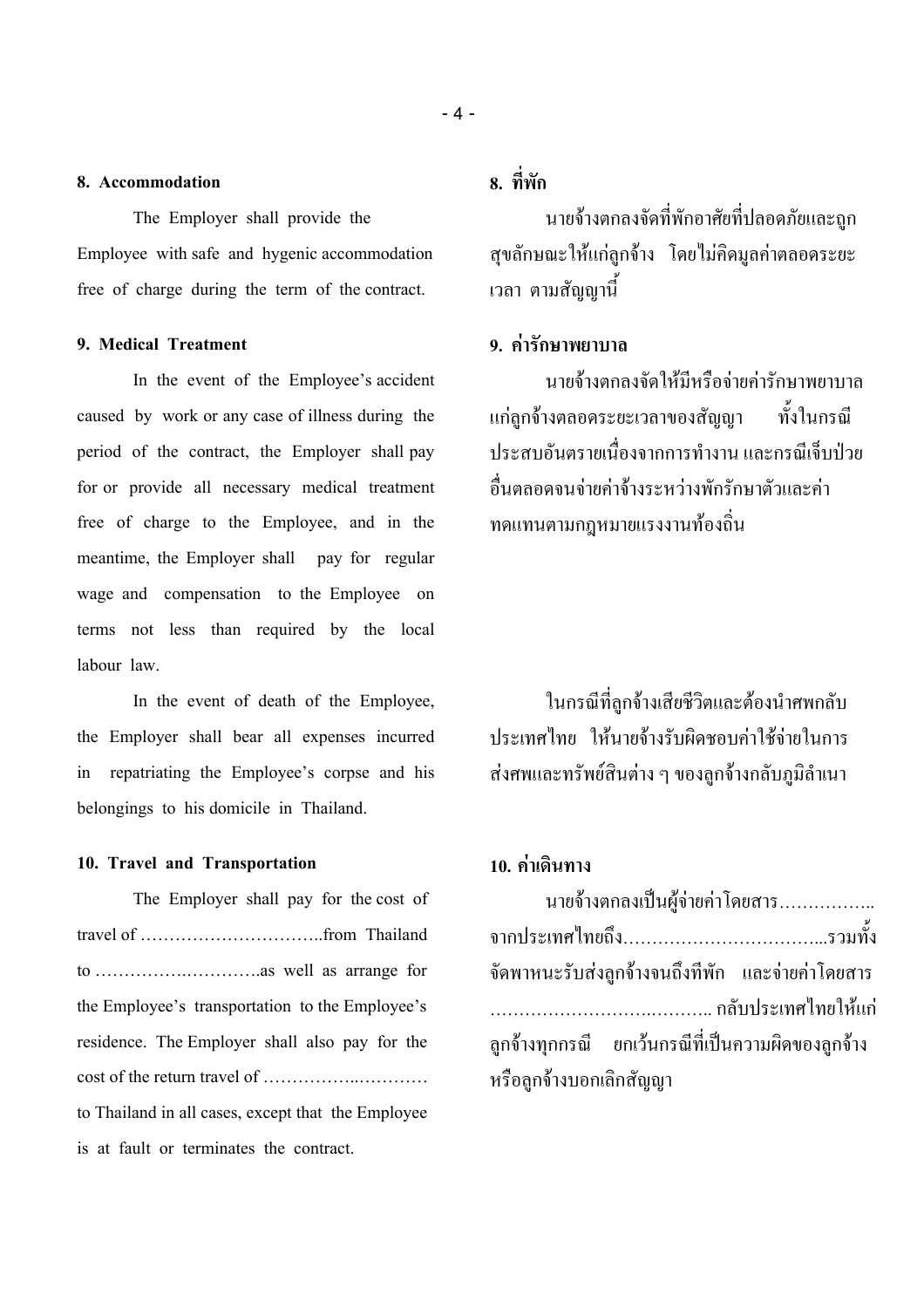### **11. Obligation**

11.1 The Employee shall abide by the rules and regulations of the Employer's company stipulated in conformity with the local labour law, and shall respect the local traditions and customs.

11.2 The Employee shall work only for the Employer's company.

11.3 The Employee shall not be engaged in any protest or demonstration for illegal activities.

#### **12. Termination of the Contract**

12.1 In case the Employer terminates the contract, the Employer shall give one month notice to the Employee, or pay one month wage in lieu of giving notice, or otherwise act in conformity with the local labour law. The Employer shall thereby pay for the cost of the return travel of the Employee to Thailand.

12.2 In case the Employee terminates the contract, the Employee shall give one month notice to the Employer and shall pay for his own expenses in the return travel to Thailand.

## **11. ขอบังคับ**

11.1 ลูกจ างต องเชื่อฟงและปฏิบัติตามกฎข  $\overline{\phantom{a}}$  $\overline{a}$  $\ddot{\phantom{a}}$ ี 11.1 ลูกจ้างต้องเชื่อฟังและปฏิบัติตามกฎข้อ<br>บังคับของบริษัทนายจ้าง ซึ่งกำหนดขึ้นภายใต้เงื่อนไข ֖֖֚֚֚֚֚֚֚֚֚֡֝֝<br>֧֖֖֧ׅ֖֧ׅ֖֧֪֪֪֪֪֪ׅ֦֖֧֪֪֪֪֪֪֪֪֪֪֪֪֪֪֪֪֪֪֪֪֪֪֪֪֪֪֪ׅ֦֚֚֚֚֚֚֚֚֚֚֚֚֚֚֚֚֚֚֚֚֚֚֝֝֝֝֝֝ กฎหมายท องถิ่น และให ความเคารพตอขนบธรรมเนียม ประเพณีท องถิ่น  $\ddot{\phantom{a}}$ 

11.2 ลูกจ างต องทํางานให กับนายจ างเทานั้น  $\overline{\phantom{a}}$  $\overline{a}$  $\overline{\phantom{a}}$ ไมไปทํางานให กับบุคคลอื่น

11.3 ลูกจ างต องไมกระทําการใด ๆ ในลักษณะ  $\overline{\phantom{a}}$ ชุมนุมประท วงหรือรวมตัวกระทําการในสิ่งที่ผิดกฎหมาย

## **12. การบอกเลิกสัญญา**

12.1 กรณีนายจ างประสงคบอกเลิกสัญญา นายจ้างต้องบอกกล่าวให้ลูกจ้างทราบล่วงหน้า 1 เดือน  $\overline{\phantom{a}}$ ֖֚֚֚֚֚֡<br>֧֚֚֚֝ ֖֖֚֚֚֚֚֚֚֚֚֡֝֝<br>֧֖֖֧ׅ֖֧ׅ֖֧֪֪֪֪֪֪ׅ֦֖֧֪֪֪֪֪֪֪֪֪֪֪֪֪֪֪֪֪֪֪֪֪֪֪֪֪֪֪ׅ֦֚֚֚֚֚֚֚֚֚֚֚֚֚֚֚֚֚֚֚֚֚֚֝֝֝֝֝֝  $\overline{\phantom{a}}$ หรือจายเงินคาจ าง 1 เดือน แทนการบอกเลิกสัญญา  $\overline{a}$ หรือให้เป็นตามกฎหมายแรงงานท้องถิ่นและนายจ้าง  $\overline{a}$  ต้องจ่ายค่าเดินทางกลับประเทศไทยให้แก่ลูกจ้าง  $\ddot{\phantom{a}}$  $\overline{a}$ 

12.2 กรณีลูกจ้างประสงค์บอกเลิกสัญญาลูกจ้าง  $\overline{\phantom{a}}$ ต้องบอกกล่าวให้นายจ้างทราบล่วงหน้า 1 เดือน และ  $\ddot{\phantom{a}}$ ֖֚֚֚֚֚֡<br>֧֚֚֚֝  $\overline{\phantom{a}}$ ต องจายคาเดินทางกลับประเทศไทยด วยตนเอง  $\ddot{\phantom{a}}$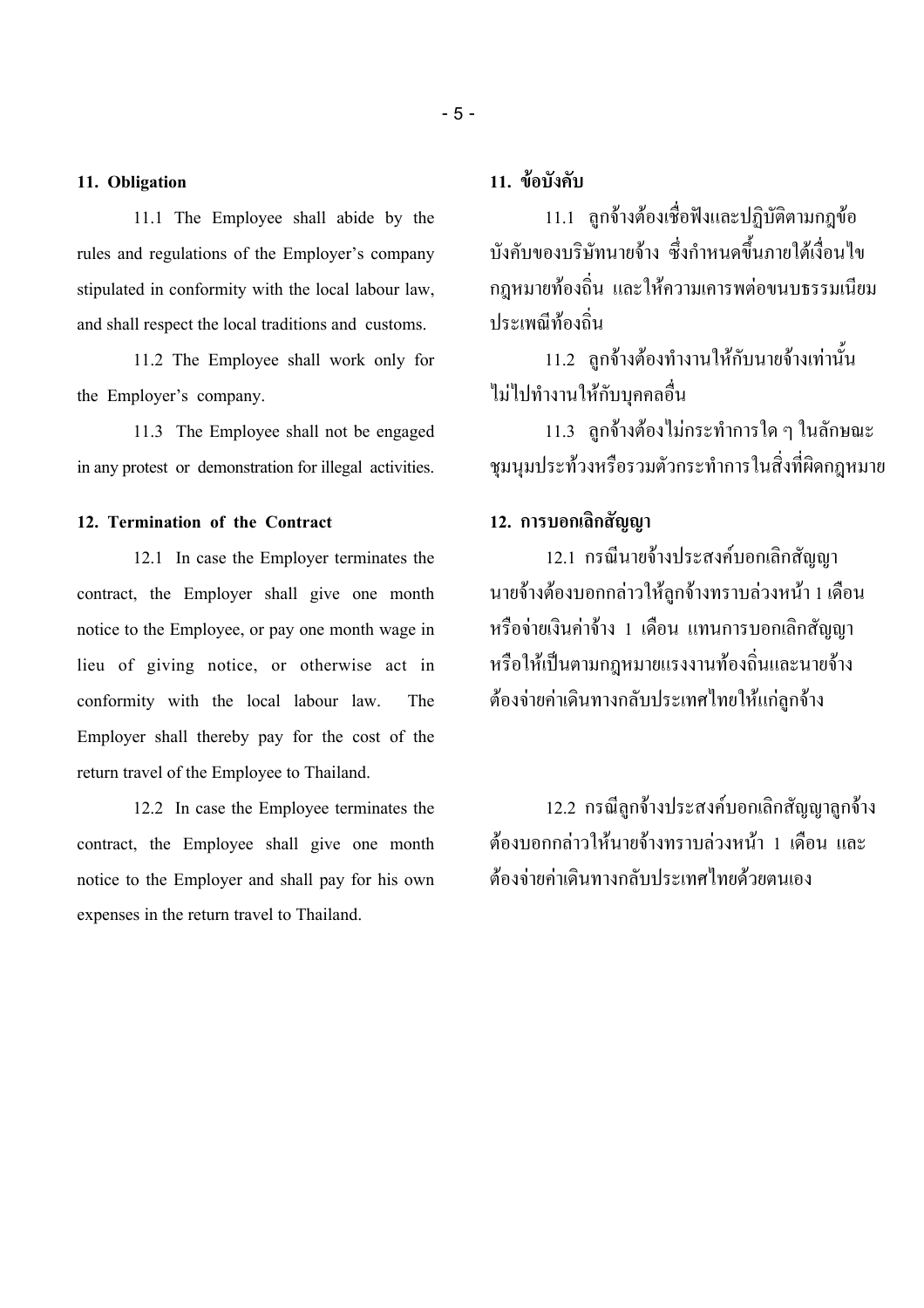#### **13. Others**

13.1 The Employer shall pay for all fees and expenses incurred on the acquisition of work permit for the Employee in accordance with the local regulations.

13.2 In the event of natural disaster, riot, battle or war, the Employer shall evacuate the Employee to the safe area, and if the situation is no longer conducive for the continuity of work, the Employer shall repatriate the Employee and shall pay for all expenses of the repatriation.

13.3 Other conditions not mentioned in this contract shall be in accordance with the stipulations of the local labour law.

13.4 In case the Employer fails to implement any of the conditions agreed in this contract, in full or in part, the Employer shall be responsible for all the losses incurred to the Employee.

Done in duplicate, Thai and English, each being equally authentic, each party holding one copy.

# **13. อื่น ๆ**

13.1 นายจ างตกลงออกคาธรรมเนียม และ  $\overline{a}$ คาใช จายทั้งหมดเกี่ยวกับการยื่นคําขออนุญาตและ การอนุญาตให ลูกจ างทํางานตามระเบียบของทางการ ท องถิ่น  $\ddot{\phantom{a}}$ 

13.2 นายจ างจะต องอพยพลูกจ างไปอยูใน ֖֖֚֚֚֚֚֚֚֚֚֡֝֝<br>֧֖֖֧֚֚֚֚֚֚֚֚֚֚֚֚֚֚֚֚֚֚֚֚֝֝֝<br>֧֚֝  $\overline{a}$ สถานที่ปลอดภัย เมื่อเกิดวิกฤตการณ เชน ภัยธรรมชาติ การจลาจล การสู้รบ หรือการสงคราม และถ้าสถานการณ์ ใม่เอื้ออำนวยให้ทำงานต่อไป นายจ้างต้องส่งลูกจ้างกลับ ֖֖֚֚֚֚֚֚֚֡֕֝֝<br>֧֚֝<br>֧֚֚֚֝  $\overline{a}$ ประเทศไทย โดยนายจ้างเป็นผู้ออกค่าใช้จ่ายทั้งหมด

13.3 เงื่อนไขอื่นที่มิได ระบุในสัญญานี้ ใหเป นไปตามกฎหมายแรงงานท ไปตามกฎหมายแรงงานท้องถิ่น

13.4 ในกรณีที่นายจ างไมปฏิบัติตามเงื่อนไข แห่งสัญญานี้ข้อหนึ่งข้อใด หรือปฏิบัติไม่ครบถ้วนตาม  $\overline{a}$ เงื่อนไขแหงสัญญานี้ นายจ างยินยอมรับผิดในความ  $\overline{\phantom{a}}$ เสียหายที่เกิดขึ้นแกลูกจ างทุกประการ ֖֖֚֚֚֚֚֚֚֚֚֡֝֝<br>֧֖֖֧֚֚֚֚֚֚֚֚֚֚֚֚֚֚֚֚֚֚֚֚֝֝֝<br>֧֚֝

สัญญาฉบับนี้ทําขึ้นทั้งภาคภาษาไทยและภาษา อังกฤษ โดยจัดทำขึ้นเป็นสองฉบับ มีข้อความถูกต้อง  $\overline{a}$  $\overline{a}$ ตรงกัน คูสัญญาทั้งสองฝายตางถือไวฝายละหนึ่งฉบับ